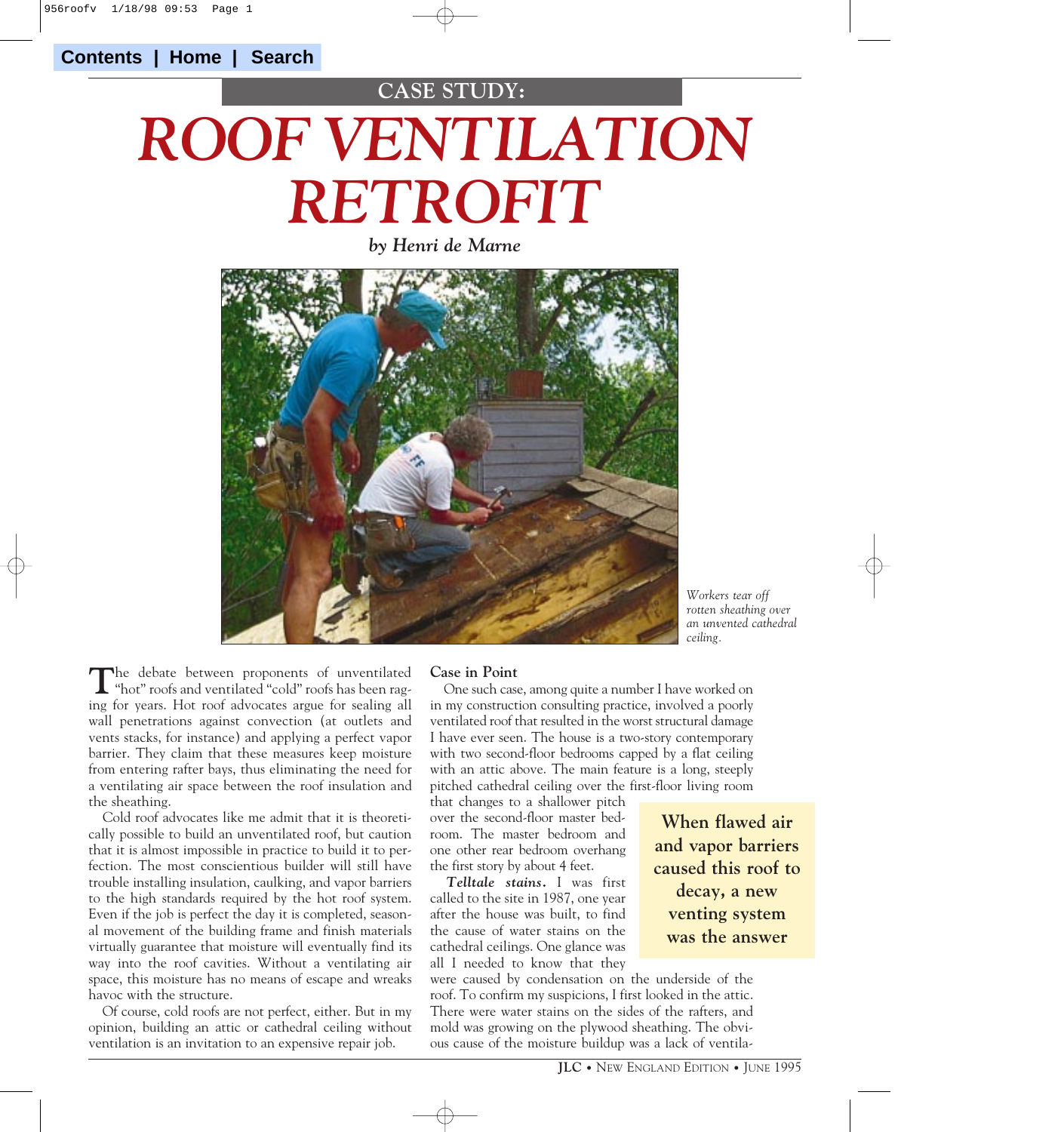### **Contents | Home | Search**



**Figure 1.** *Moisture trapped in the attic raised the moisture content of the wood to well over 20%. Vigorous growth of several types of fungi turned the underside of the roof sheathing completely black.*

glass by mice, and to install additional louvers in the soffit.

**Figure 2.** *At the cathedral ceilings, both the roof sheathing (right) and rafters were rotted and crumbling.*

tion. The builder had installed a single 4-inch-diameter mini-louver in every other rafter bay, and only in one set of eaves. With so little air entering the soffits, the ridge vent was ineffective.

The cathedral roof had no ventilation whatsoever, so I suspected the moisture problem was at least as bad. There was no easy way to inspect the rafter bays, but I was able to inspect the roof from outside. The roof was wavy in some places, indicating that the plywood had swelled with moisture and was buckling.

The obvious answer to the attic problem was to provide needed ventilation by installing continuous ridge and soffit vents. Adding ventilation to the cathedral roofs, however, would be difficult and expensive, because I assumed that there was not enough uninterrupted space for air circulation above the insulation. That would mean opening up the whole roof, because the rafters over the living room were well over 20 feet long. So I offered an alternative solution of sealing drywall cracks from the inside and painting with low-perm paint.

*Too little too late.* Several years later, after the original owners had moved away and the house was put up for sale by a relocation company, the prospective buyers called me in to do an inspection. The broker had disclosed that the original builder had disregarded my original diagnosis, claiming instead that the water stains on the cathedral ceilings were caused by moisture migrating from the attic. His solution was to clear the space around the mini-louvers, which he claimed had been plugged with fiber-

When the problem persisted, the original owner had suggested that there might be a flashing leak where the long living room roof plane met the exterior wall of the second story. The broker had hired a second builder to install step flashing over the existing continuous flashing to stop the leak.

In 1991, however — the first winter the new owners spent in the house the water stains were back. Obviously, the problem had not been solved, so I was asked in March of 1991 to take a second look. At that time the house was less than five years old.

What I found in the attic was beyond belief. The attic rafters were stained far worse than I remembered. But when I looked at the discolored roof plywood, my first thought was that someone had sprayed the sheathing with matte black paint (see Figure 1). Later, in helping to prepare the owner's lawsuit, I scraped off some samples and sent them to two wood toxicologists to have them assessed. The tests confirmed what I already knew: The several types of fungi flourishing on the sheathing were precursors to decaycausing fungi, and required over 20% moisture content in the wood to grow.

The staining on the interior drywall on the cathedral ceilings had also worsened. From the outside, the buckling of the plywood sheathing seemed more pronounced as well.

*Seeing is believing.* The original builder was still unconvinced, and the matter soon landed in the hands of a lawyer retained by the new owners. After many months of negotiating between attorneys, the builder agreed to open the roof wherever I directed, to prove, as he put it, that I was wrong. In making the venting repairs, he had removed part of the rear soffit, and noted that the rafter tails and sheathing looked as good as when he built the house.

We all met late in October 1991 to open the roof. Even before the shingles were completely removed, I knew there was serious decay because the nails gave almost no resistance. The same was true of the sheathing nails.

The plywood, once exposed, was discolored and deteriorated, and was also quite soft. When the last of the nails was removed and the carpenter lifted the piece of plywood up on edge, it was so rotten, it literally sank into the rafters by a couple of inches (Figure 2). The underside was soaking wet and blotchy — black in places and white in others — from a variety of molds. The top 2 inches of the exposed rafters were also rotten. A second later, hundreds of carpenter ants rushed up out of the framing and scattered across the damp insulation.

That winter, thick ice dams built up at the eaves (Figure 3). Water backed up into the structure, and ran down the outside wall and back along the cantilevered floor joists, finally exiting and freezing between clapboards on the firstfloor wall. Water also ran steadily onto the floor of both upstairs bedrooms, soaking the carpet at least 4 feet into the room. When I went to look at the damage, I found the carpet pulled back and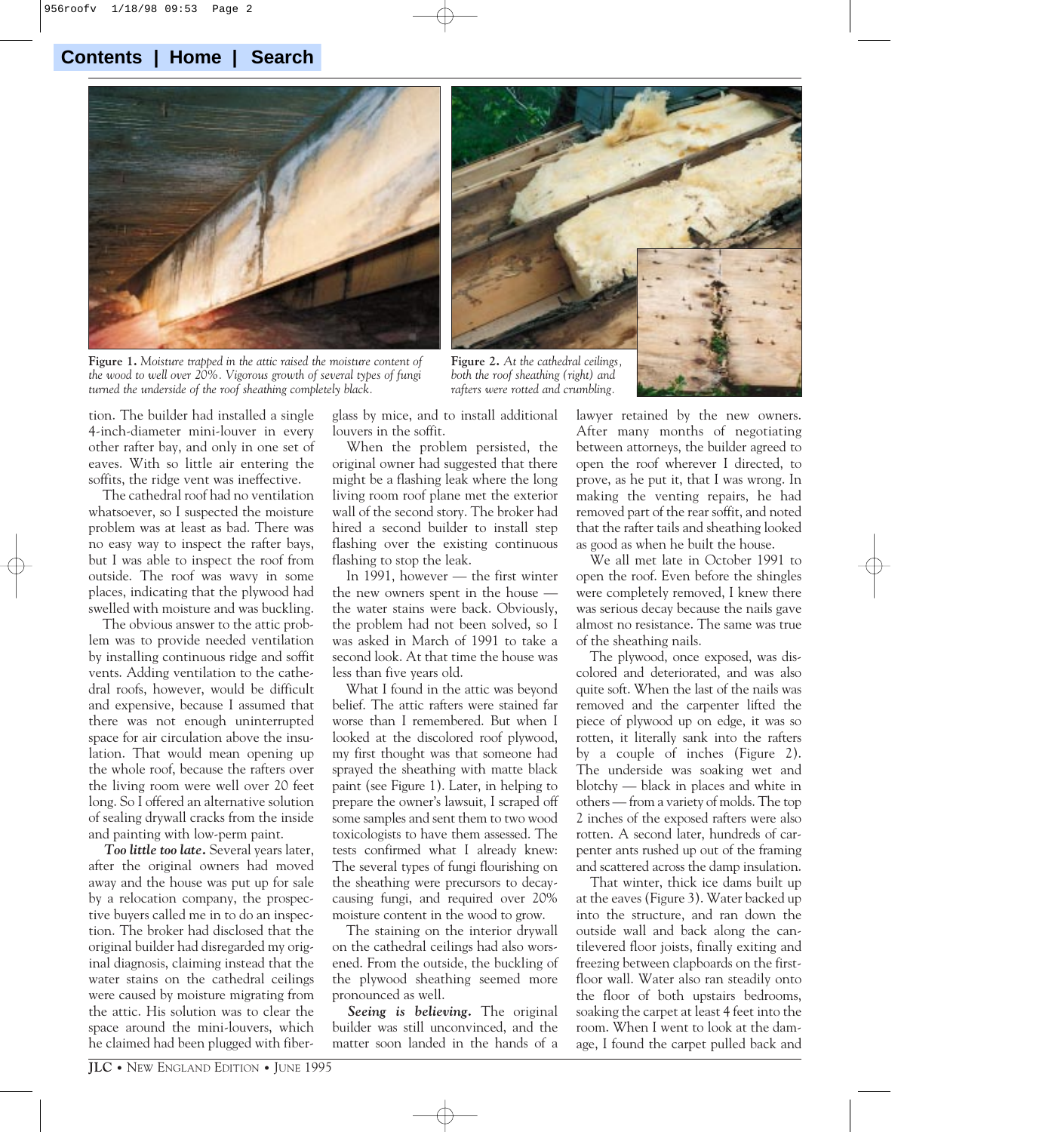## **Contents | Home | Search**



**Figure 3.** *The winter before repairs were made, huge ice dams formed at the eaves of this cathedral roof. Water backed up into the soffits and walls, soaking interior and exterior finish materials.*



**Figure 4.** *High moisture in the cathedral roofs created a perfect environment for carpenter ants, which tunneled into the insulation and nested in cracks between framing members.*

rolled up to the middle of the rooms. The owners had several fans running in an attempt to dry the wet plywood subfloor, which nevertheless still had to be mopped up periodically. In short, the rooms were unusable.

#### **Cold Roof Remedy**

All negotiations over the winter were fruitless, but the need for repairs was now urgent. I wrote specs for the repair and when a new contractor was hired, I was asked to document and verify both the damage and the repairs.

My specs called for the entire roof of the house to be removed. To avoid exposing too much of the interior at one time, the builder performed the repairs in sequence: the shallow cathedral roof, the attic roof, and finally the long cathedral roof over the living room.

All sheathing was removed from the attic roof, and the rafters were treated

with a fungicide and insecticide. New plywood and new shingles were installed, along with continuous ridge and soffit vents.

At the cathedral ceilings, most of the moisture damage was confined to within 8 feet of the ridge. Much of the plywood sheathing was so badly rotted that it broke into pieces while the nails were being removed and again when it was lifted off the rafters. Hundreds of carpenter ants had nested in cracks and seams between framing members, and had tunneled into the fiberglass insulation (Figure 4).

The top 2 inches of the rafters were also rotten; by contrast, the bottoms and lower two-thirds of the rafters' length were water-stained, but still sound. All of the fiberglass insulation was removed as a precaution against any remaining ant infestation. Before any new framing material was installed, the rotten parts



**Figure 5.** *Before installing sister rafters and insulation, the existing framing was sprayed with a fungicide and insecticide.*

of the rafters were removed, and the entire area was treated with a fungicide and insecticide (Figure 5).

*Cold roof.* The cold roof design I specified is one I have used extensively in northern Vermont for nearly 20 years with great success (Figure 6). It has two purposes: to prevent — or at least to reduce — snow melt and the resulting ice dams by keeping the underside of the sheathing cold; and to give any moistureladen warm air an escape route through the air space and out the ridge vent.

To reinforce the rafters and to provide for a continuous air space below the new sheathing, 2x8 sister rafters were set 11/2 inches above the top of the existing roof plane. On the sound wood of the lower roof section, 2x4 sleepers were centered and fastened flat to the top of the rafters to establish the new roof plane and maintain a continuous air space. The builder believed it was too difficult to do a good job of installing a poly vapor barrier in the bays from above. Instead, he taped the drywall joints with duct tape to prevent convection, then carefully installed new R-30 Kraft-faced insulation. The ceilings would be repainted with low-perm paint.

We opted for 1-inch-thick extruded polystyrene rigid foam insulation to keep the batts from expanding into the newly created air space. The rigid foam also added an additional R-5 to the roof, and its smooth surface provided less resistance to airflow than the fiberglass insulation. In the sistered area, the foam was held in place with a few nails tacked into